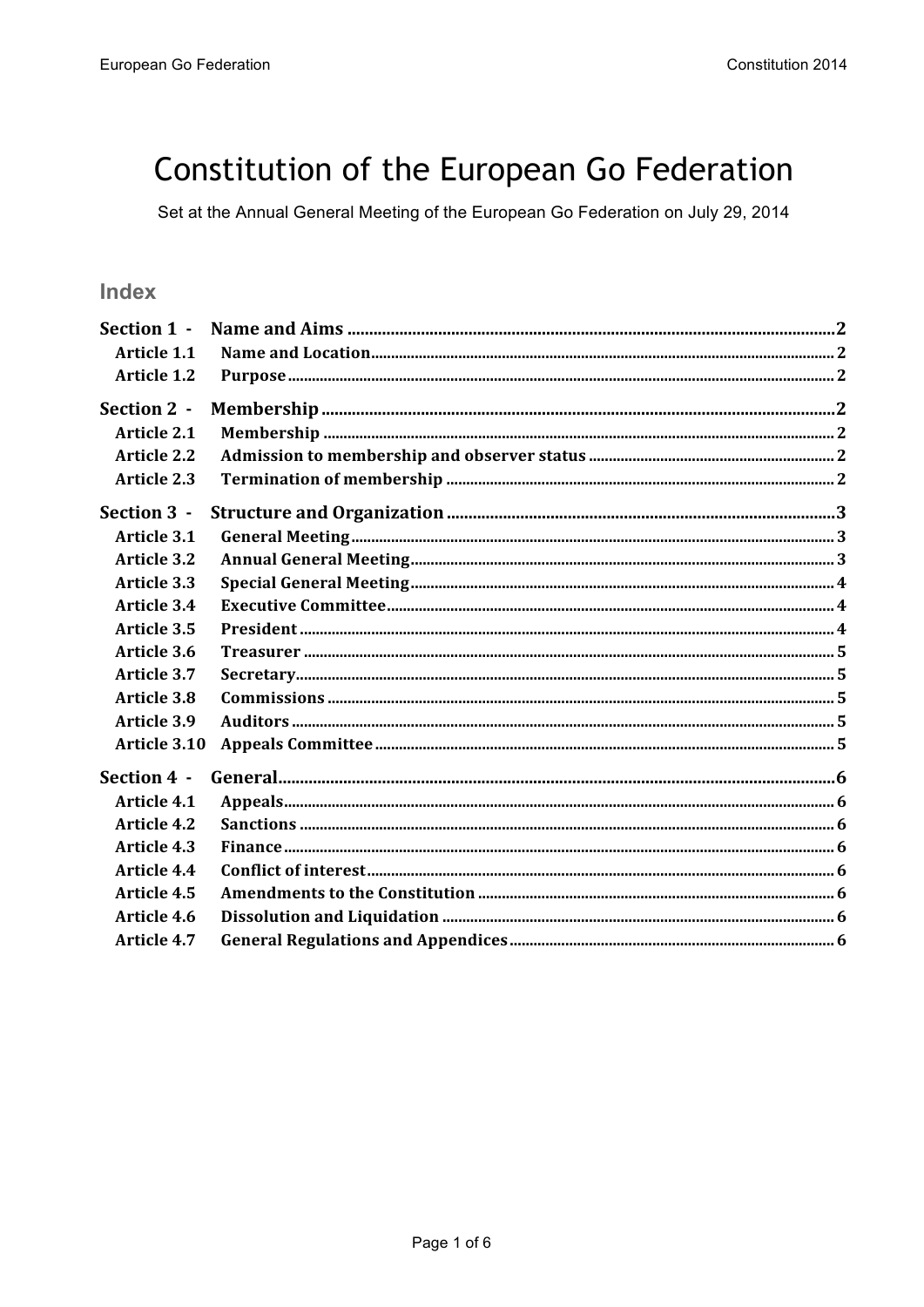# **Section 1 - Name and Aims**

**Article 1.1 Name and Location**

- 1.1.1 The Federation shall be called the European Go Federation (EGF).
- 1.1.2 It is located in Amstelveen, the Netherlands.

**Article 1.2 Purpose**

- 1.2.1 The purpose of the EGF is to encourage, regulate, coordinate, and disseminate the playing of Go in Europe. The EGF is a non-profit organization, has no political purpose, and is interested only in the promotion of Go.
- 1.2.2 In accordance with this purpose, the specific objectives shall be as follows:
	- To establish guidelines for tournaments and championships;
	- To establish guidelines on grading's and rankings of players in Europe;
	- To ensure that a European Championship is organised each year;
	- To represent the interests of European Go both inside and outside of Europe;
	- To take such other action as may be expedient to further the main purpose of the EGF.

# **Section 2 - Membership**

### **Article 2.1 Membership**

2.1.1 Membership of the EGF shall be open to the National Go Organization of every internationally recognised European country. The General Meeting may make exceptions to the geographical aspect of this rule. If a country is a federal state, and this federal state has an overall Go organization, then only this overall Go organization can become a member of the EGF. There can only by one member organization from any one country. Any disputes concerning membership must be referred to the General Meeting.

# **Article 2.2 Admission to membership and observer status**

- 2.2.1 Any Go organization in a country that does not already have a member organization of the EGF may be admitted to Observer status of the EGF by the Executive Committee, provided this organization meets the conditions in article 2.2.2.
- 2.2.2 An Observer organization may later apply for membership. The Executive Committee may propose admission of this organization to the General Meeting, but only if this organization has regulations, which provide:
	- clear rules about that country's representation in the international tournaments where player selection is needed;
	- admission on reasonable terms of every player wanting to join the (proposed) member, even if they may already be a member of another Go organization;
	- a procedure for handling internal conflicts;
	- the possibility of appeal to the EGF Appeals Commission, if a problem cannot be resolved internally.
- 2.2.3 For admission, a simple majority of the General Meeting is sufficient.

# **Article 2.3 Termination of membership**

2.3.1 A resignation from the EGF must be sent in writing to the Secretary. Any outstanding debts must be paid in full before termination date. If the debts are not met, the relevant organization shall be termed "in default" and cannot be readmitted until past debts are cleared.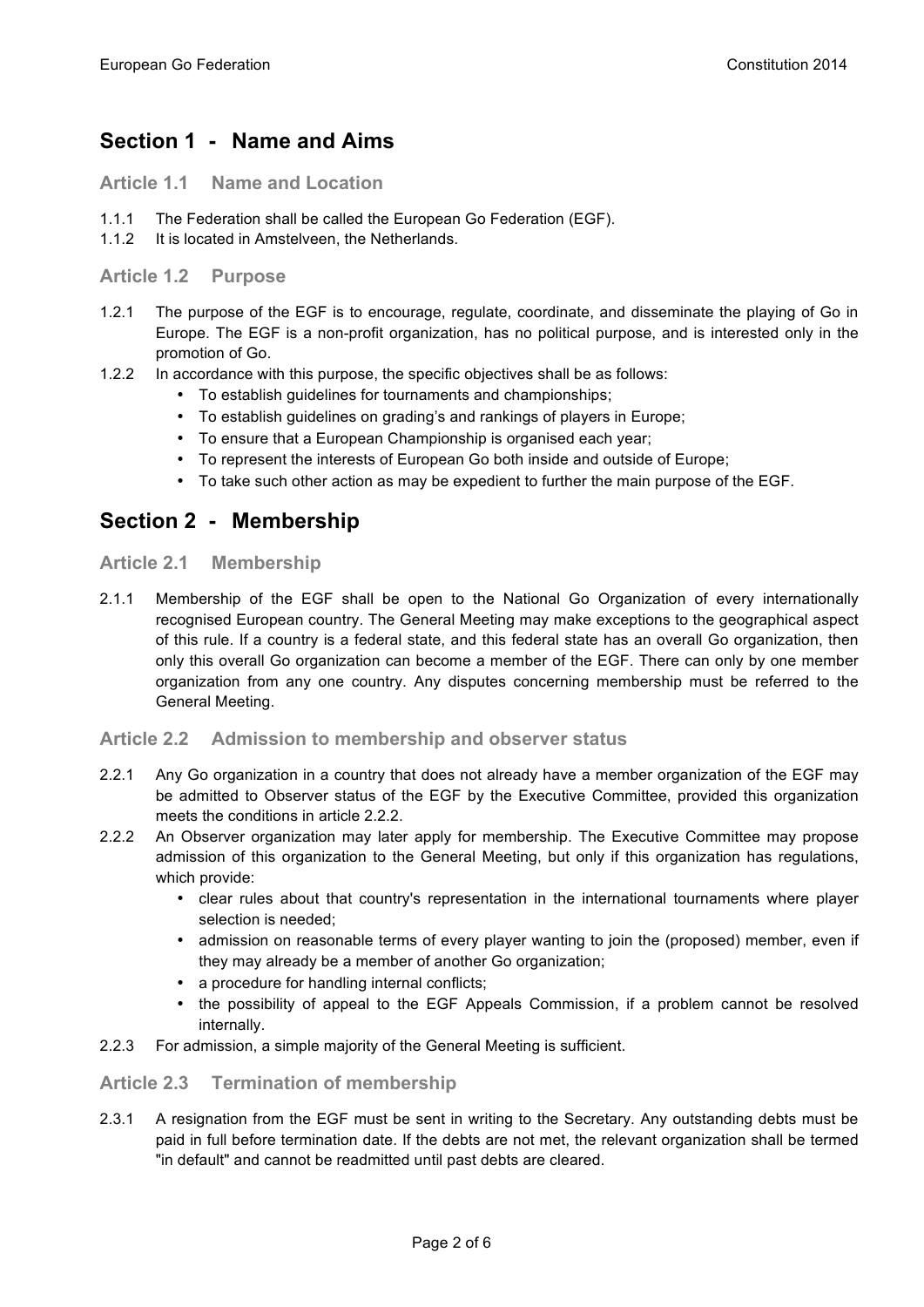- 2.3.2 Any organization that has not paid its membership fee for three years must be referred to the General Meeting, which by a two-thirds majority shall decide whether it should be considered "in default".
- 2.3.3 If a member nation has harmed the reputation or the interests of the EGF, or has broken the discipline or fairness necessary for the correct working of the EGF, or has permitted this to happen, it can be referred to the General Meeting, which by a two-thirds majority vote can expel it or take other appropriate action.
- 2.3.4 If a member does not meet the conditions as mentioned in section 4 anymore, it could be considered as breaking the discipline or fairness necessary for the correct working of the EGF. Appropriate action may be suspension of membership, with appropriate loss of membership rights, until a General Meeting reinstates that member.

# **Section 3 - Structure and Organization**

# **Article 3.1 General Meeting**

- 3.1.1 The General Meeting is the highest authority of the EGF. The business of the meeting will be carried out in English. The General Meeting has the following functions and powers:
	- to admit new members;
	- to suspend or exclude a National Organization from membership;
	- to vote on all the elective positions, including the Executive Committee and Auditor;
	- to remove any person from an elective position;
	- to approve the siting of future Congresses;
	- to approve the annual report of the Executive Committee;
	- to approve the annual financial report and accounts and to receive the Auditors' report;
	- to approve the budget;
	- to approve long-term plans;
	- to approve the previous minutes;
	- to approve the Constitution and any amendment thereto;
	- to approve the General Regulations and any amendment thereto;
	- to decide on the dissolution of the EGF;
	- to decide on any other items on the Agenda.
- 3.1.2 Decisions shall come into force immediately following a General Meeting session at which they are adopted.
- 3.1.3 At the General Meeting, every member may have up to two delegates and shall vote according to the Voting System in the General Regulations. Only members with delegates present at the meeting may vote, although written 'position papers' may be accepted. Only members who are fully paid up may vote, although Observer organizations, organizations not fully paid up and individuals (the latter at the discretion of the President) may offer their comments.
- 3.1.4 The normal business of the meeting will be carried by simple majority of votes (abstentions not being counted as votes). In the case of a tie, if the business concerned is old, then the motion has been defeated. If the motion concerns new business, then the President casts the deciding vote.
- 3.1.5 Matters discussed at General Meetings are only secret if specifically so decided.

# **Article 3.2 Annual General Meeting**

3.2.1 An Annual General Meeting (AGM) shall take place during the European Go Congress. If such a Congress does not take place, then the Executive Committee will determine a date and location for that year's AGM.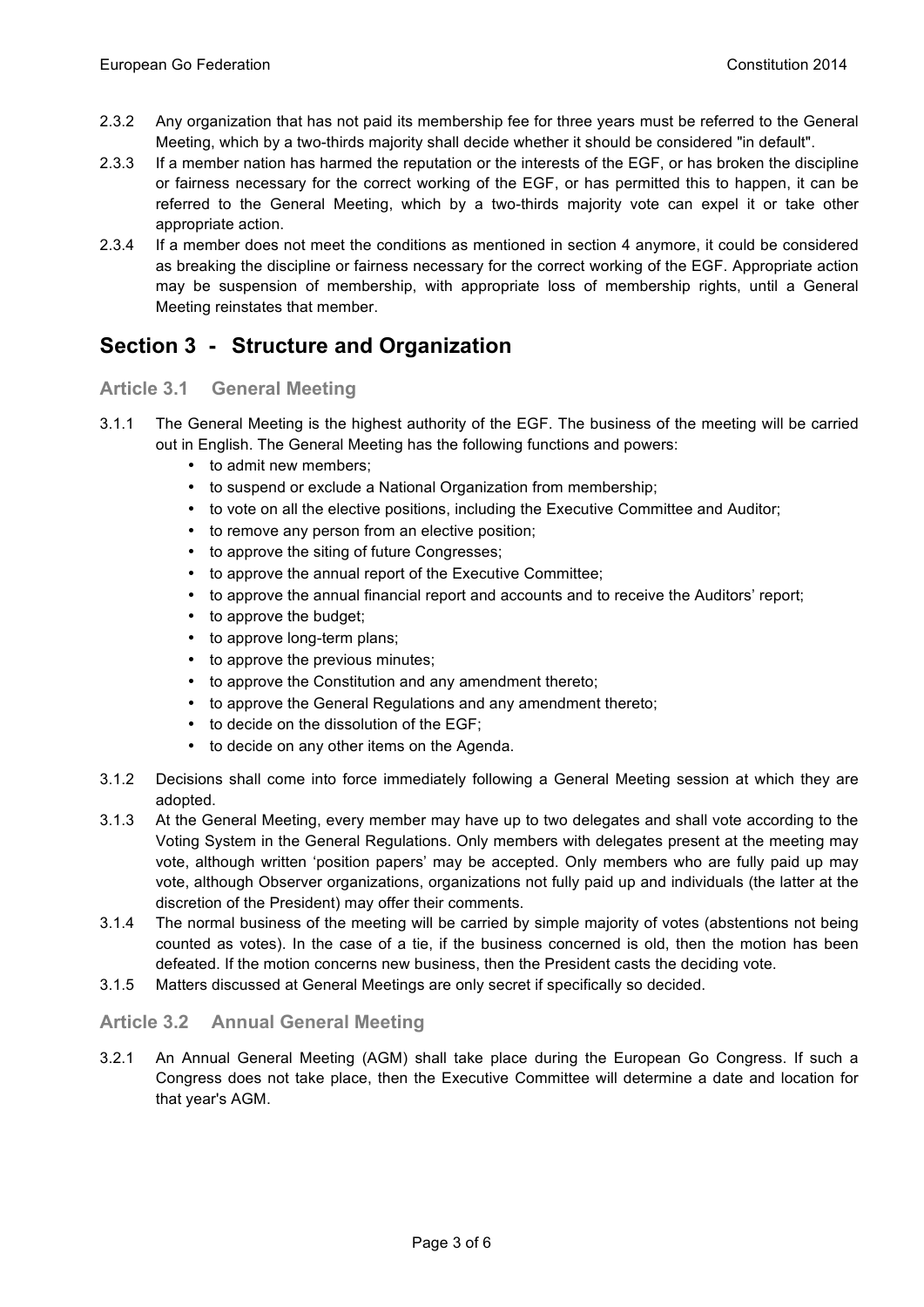# **Article 3.3 Special General Meeting**

- 3.3.1 At the request of either the Executive Committee or five members in good standing, a Special General Meeting (SGM) may be called. Such a request must be directed to the Secretary who is then responsible for establishing a place and a time for the meeting in consultation with any members desiring the meeting. The announcement of the meeting, together with its agenda, must be circulated to the members not later than one month after receiving the call and at least two months before the meeting is to take place.
- 3.3.2 The quorum for a SGM is one-third of votes of the members in good standing.
- 3.3.3 For a SGM, voting by post will be permitted. Also, at the request of those calling for the SGM, voting by post can replace this meeting. Ballots received by post must be duly certified that they come from the named member. As postal votes are allowed, at least a two-thirds majority of votes of members in good standing is required to be cast (for, against or abstention).

### **Article 3.4 Executive Committee**

- 3.4.1 The Executive Committee is responsible for the management of the activities, the finance of the EGF and defines the general strategy, business and sport policy.
- 3.4.2 The Executive Committee shall decide on all matters not otherwise reserved to another body of the EGF. In an emergency situation, the Executive Committee may, by a two-thirds majority of votes cast, pass resolutions, which are normally the prerogatives of the General Meeting, unless such decision is expressly excluded in these bylaws or in the regulations of the EGF. In such cases, the members shall be notified promptly of these measures. If a majority of the members eligible to vote, responding within thirty days of the date of the notice, signifies its disapproval, the measure shall be rescinded if possible.
- 3.4.3 The Officers of the EGF shall be at a minimum: President, Vice-President, Treasurer and Secretary. Up to three Vice-Presidents and further officers and may be added to the Executive at the discretion of the General Meeting.
- 3.4.4 The Officers will be elected by the General Meeting for a period of three years. Should any Officer not be able to complete the term of his office for any reason, or should he resign by submitting a written note of resignation to the Executive, the remaining officers will attempt to find a replacement, who will hold the office until the next General. If no successor can be found then one of the remaining officers will undertake the duties until the next General Meeting.
- 3.4.5 Meetings of the Executive Committee may be convened at the request of the President or one-third of its members. Meetings may validly be held via videoconference or conference call when appropriate. Minutes of all meetings shall be supervised by the Secretary. The passing of resolutions shall require the approval of a simple majority of the officers who are present (abstentions not being counted as votes). Resolution may also be passed by correspondence provided that an absolute majority of the officers accept such Resolutions and provided that one-third or more of them do not require a formal meeting to discuss. Resolutions take effect immediately upon approval unless otherwise specified. The General Regulations will set out the procedures for convening and holding the meetings of the Executive Committee.

#### **Article 3.5 President**

- 3.5.1 The President represents the EGF in all official capacities and chairs the General Meeting. The President shall prepare an annual report on his activities for the AGM.
- 3.5.2 The Vice-Presidents shall cooperate with the President. If, for any reason whatsoever, the President can no longer perform his duties, the Vice-President, or one of the Vice-Presidents chosen by the Executive Committee, shall temporarily take his place.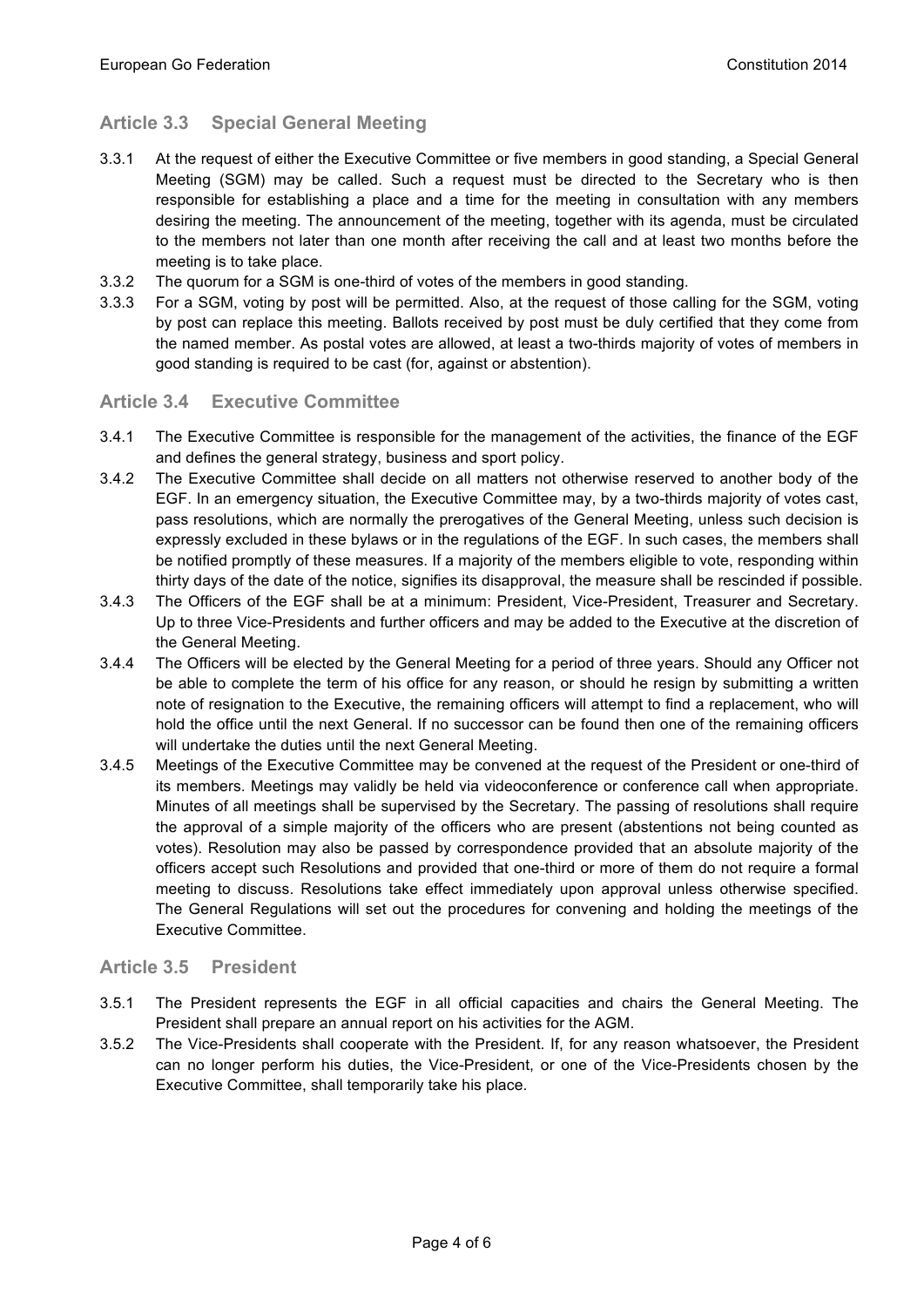# **Article 3.6 Treasurer**

3.6.1 The Treasurer collects subscriptions from members and keeps and collates records of expenditures and receipts. The Treasurer will maintain a financial year, which will end so as to leave sufficient time to prepare a report that must be submitted to the auditors in time for them to check the financial reports before the AGM. These reports will also be circulated to the members with the agenda for the AGM.

# **Article 3.7 Secretary**

- 3.7.1 The Secretary deals with all written business for the EGF. Where appropriate, the Secretary will receive and retain copies of the President and Treasurer's correspondence that will be filed together with copies of his own letters in the archives. All substantive correspondence shall be in English. Access to internal correspondence of the Executive Committee may, at the discretion of the Committee, be restricted.
- 3.7.2 It is responsibility of the Secretary, in consultation with the organisers of the Congress, to fix a date for the AGM. The Secretary must write up the minutes of the General Meeting and circulate them to all members within a reasonable period of time.
- 3.7.3 The Secretary shall prepare an annual report on his activities for the AGM.

### **Article 3.8 Commissions**

- 3.8.1 The Executive Committee can install Commissions. The Executive Committee must define activities, finance, and limitations for a Commission. Commissions have to be announced to the members by the Secretary within 30 days of their formation.
- 3.8.2 A commission may have any number of members. The Executive Committee must appoint one of the members Chairman. This Chairman, alternatively the Executive, will report to the AGM on the activities of the Commission during the preceding year.
- 3.8.3 Financial transactions by the members of a Commission are subject to annual examination by the Auditors. The financial report of a Commission will be attached to the report of the Treasurer. However, if separate funding exists, separate bookkeeping is permitted.

#### **Article 3.9 Auditors**

3.9.1 The AGM shall elect two Auditors. Further auditors may be added at the discretion of the AGM. The auditors are responsible for checking the correctness of any financial reports produced by the Treasurer and for advising the AGM on the efficiency and effectiveness of the organization of the EGF.

#### **Article 3.10 Appeals Committee**

- 3.10.1 The Appeals Committee, installed by the General Meeting, shall have the following functions:
	- to hear and decide on appeals;
	- to act as an arbitration panel for disputes within the world of Go in Europe, if the EGF or the EGF's disciplinary procedures are not directly involved in such a dispute;
	- to prepare the Regulations and possible sanctions governing Appeals for approval by the General Meeting.